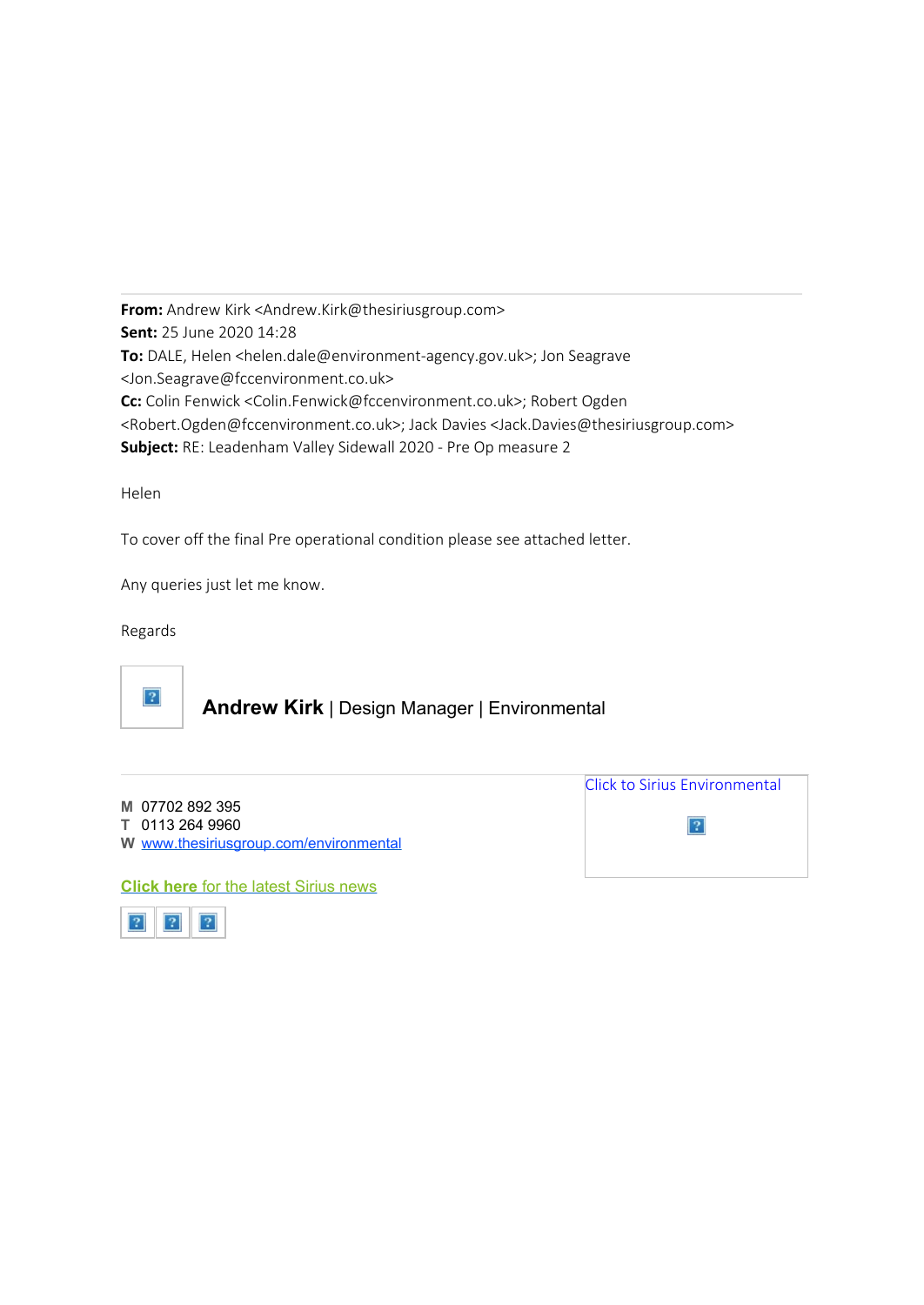COVID19

#### LEGAL NOTICE

The sender of this email is a member of **The Sirius Group of Companies**; namely Sirius Engineering Group Ltd (no. 04660007) and Sirius Renewable Energy Ltd (no. 08720149) and their respective subsidiaries (Sirius Geotechnical Ltd (no. 04676011), Sirius Remediation Ltd (no. 04860112), Sirius Demolition Ltd (no. 06675850), Sirius Drilling Ltd (no. 07502493) and Sirius Civil Engineering Ltd (no. 05158885)) and (Sirius Environmental Ltd (no. 07057801), Sirius Planning Ltd (no. 10518189)) and also Sirius Plant Ltd (no. 10518182) all registered at Russel House, Mill Road, Langley Moor, Durham DH7 8HJ.

The information contained in this communication is confidential and may be legally privileged. It is intended solely for the use of the individual or entity to whom it is addressed and others authorised to receive it. If you are not the intended recipient, please notify the sender immediately and you are hereby notified that any action in reliance on the content of this communication is strictly prohibited and may be unlawful.

Any views and/or intentions expressed in this message are those of the author, except where the author expressly and with authority states them to be the views and/or intentions of **The Sirius Group of Companies**.

**From:** DALE, Helen <[helen.dale@environment-agency.gov.uk](mailto:helen.dale@environment-agency.gov.uk)>

**Sent:** 15 June 2020 10:21

**To:** Andrew Kirk <**Andrew.Kirk@thesiriusgroup.com>**; Jon Seagrave

[<Jon.Seagrave@fccenvironment.co.uk](mailto:Jon.Seagrave@fccenvironment.co.uk)>

**Cc:** Colin Fenwick [<Colin.Fenwick@fccenvironment.co.uk>](mailto:Colin.Fenwick@fccenvironment.co.uk)

**Subject:** Leadenham Valley Sidewall 2020 - Pre Op measure 2

#### Andrew

Thank you for supplying the letter covering off the leachate squeeze assessment as required in the Leadenham permit pre operational measure 02.

There is one final point in the PO2 that has not been addressed:

Trigger levels to be set for the monitoring of the lining system; and an action plan for exceedance of trigger levels.

Please could you provide this information. Once this has been submitted the Environment Agency will then have all the information required to assess if the PO2 has been achieved.

Regards

Helen Dale BSc (Hons) MIEMA CEnv

Regulatory Officer **-** EPR Installations North **Environment Agency**, **Ceres House, Searby Road, Lincoln, LN2 4DW** [helen.dale@environment-agency.gov.uk](mailto:helen.woodall@environment-agency.gov.uk) External: 02030254962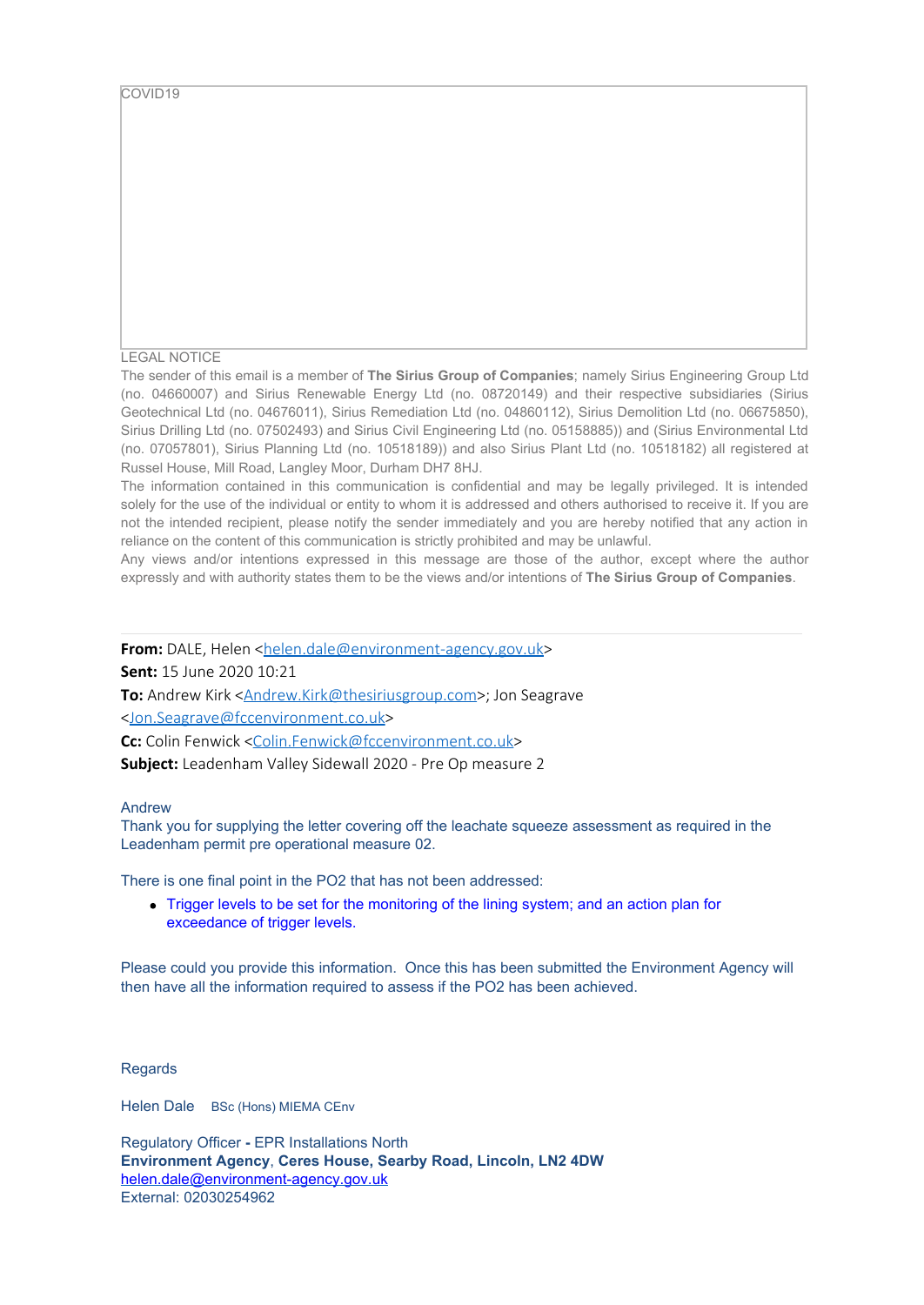Working days: Monday to Friday

# **Is your business prepared for the UK leaving the EU?**

<https://www.gov.uk/business-uk-leaving-eu>

**From:** Andrew Kirk [\[mailto:Andrew.Kirk@thesiriusgroup.com](mailto:Andrew.Kirk@thesiriusgroup.com)] **Sent:** 09 June 2020 09:20 To: DALE, Helen [<helen.dale@environment-agency.gov.uk](mailto:helen.dale@environment-agency.gov.uk)>; Branson, Jim [<jim.branson@environment-agency.gov.uk](mailto:jim.branson@environment-agency.gov.uk)> **Cc:** Jon Seagrave [<Jon.Seagrave@fccenvironment.co.uk](mailto:Jon.Seagrave@fccenvironment.co.uk)>; Robert Ogden [<Robert.Ogden@fccenvironment.co.uk](mailto:Robert.Ogden@fccenvironment.co.uk)>; Jack Davies [<Jack.Davies@thesiriusgroup.com](mailto:Jack.Davies@thesiriusgroup.com)>; Joe Camfield [<Joe.Camfield@thesiriusgroup.com](mailto:Joe.Camfield@thesiriusgroup.com)> **Subject:** RE: Leadenham Valley Sidewall 2020

Helen

Please find attached a letter covering the pre operational measures.

Any queries just let me know.

Regards



## **Andrew Kirk** | Design Manager | Environmental

|                                        | <b>Click to Sirius Environmental</b> |
|----------------------------------------|--------------------------------------|
| M 07702 892 395                        |                                      |
| T 0113 264 9960                        |                                      |
| W www.thesiriusgroup.com/environmental |                                      |
|                                        |                                      |

**Click here** [for the latest Sirius news](http://www.thesiriusgroup.com/news/)

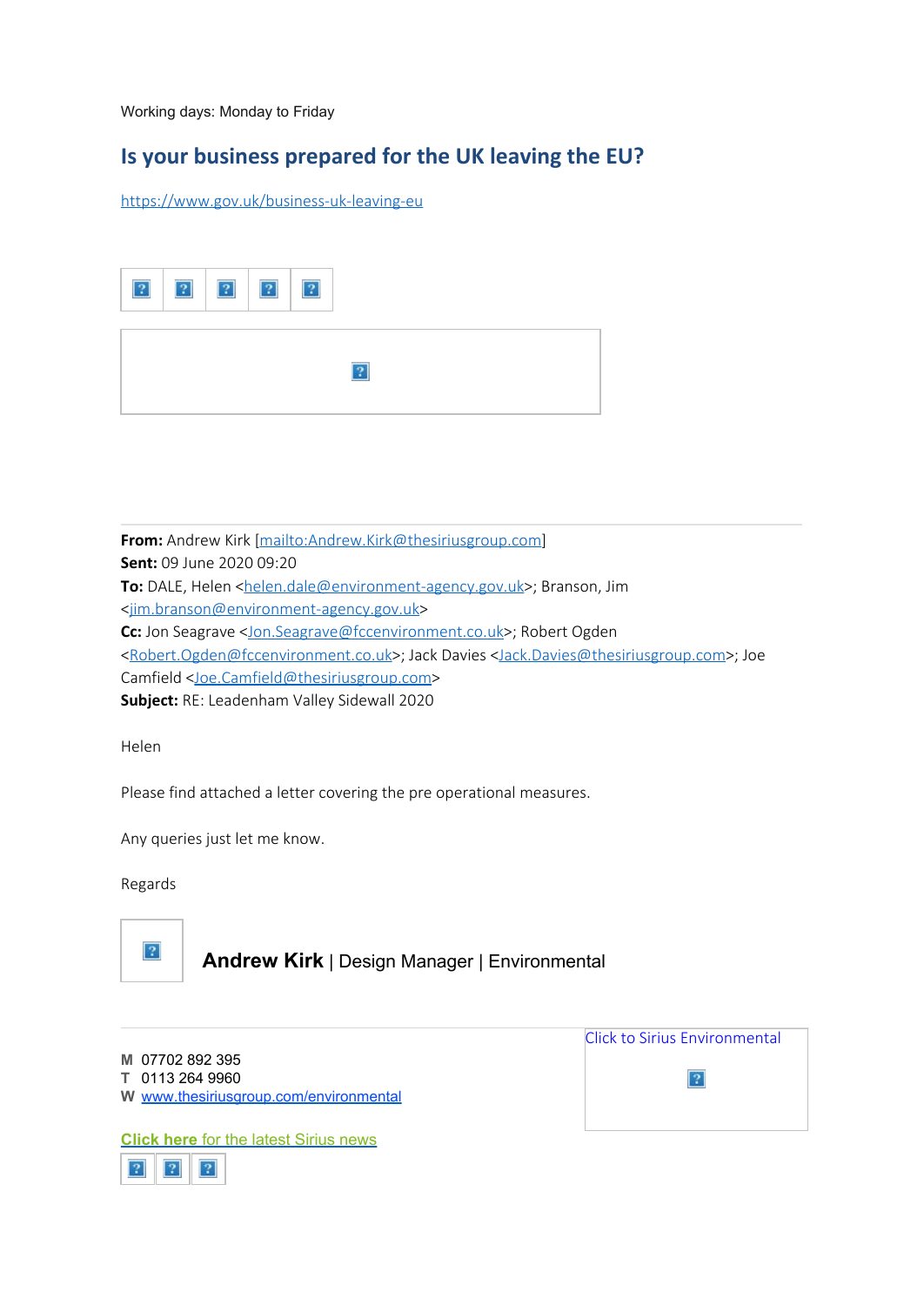| COVID19 |                |  |
|---------|----------------|--|
|         | $\overline{?}$ |  |
|         |                |  |

#### LEGAL NOTICE

The sender of this email is a member of **The Sirius Group of Companies**; namely Sirius Engineering Group Ltd (no. 04660007) and Sirius Renewable Energy Ltd (no. 08720149) and their respective subsidiaries (Sirius Geotechnical Ltd (no. 04676011), Sirius Remediation Ltd (no. 04860112), Sirius Demolition Ltd (no. 06675850), Sirius Drilling Ltd (no. 07502493) and Sirius Civil Engineering Ltd (no. 05158885)) and (Sirius Environmental Ltd (no. 07057801), Sirius Planning Ltd (no. 10518189)) and also Sirius Plant Ltd (no. 10518182) all registered at Russel House, Mill Road, Langley Moor, Durham DH7 8HJ.

The information contained in this communication is confidential and may be legally privileged. It is intended solely for the use of the individual or entity to whom it is addressed and others authorised to receive it. If you are not the intended recipient, please notify the sender immediately and you are hereby notified that any action in reliance on the content of this communication is strictly prohibited and may be unlawful.

Any views and/or intentions expressed in this message are those of the author, except where the author expressly and with authority states them to be the views and/or intentions of **The Sirius Group of Companies**.

**From:** DALE, Helen <[helen.dale@environment-agency.gov.uk](mailto:helen.dale@environment-agency.gov.uk)>

**Sent:** 26 May 2020 09:48

To: Andrew Kirk [<Andrew.Kirk@thesiriusgroup.com](mailto:Andrew.Kirk@thesiriusgroup.com)>

**Cc:** Jon Seagrave [<Jon.Seagrave@fccenvironment.co.uk](mailto:Jon.Seagrave@fccenvironment.co.uk)>

**Subject:** RE: Leadenham Valley Sidewall 2020

Further to the approval of the CQA plan for the valley side wall engineering – within the permit there is a pre operational condition 2, that covers construction of new cells (cell 2, 7, 8 adjacent to the Southern Development Area. Please could you clarify if this works is part of this development? If so, the requirements of the pre op condition will have to be complied with.

Regards

Helen Dale BSc (Hons) MIEMA CEnv

Regulatory Officer **-** EPR Installations North **Environment Agency**, **Ceres House, Searby Road, Lincoln, LN2 4DW** [helen.dale@environment-agency.gov.uk](mailto:helen.woodall@environment-agency.gov.uk) External: 02030254962

Working days: Monday to Friday

## **Is your business prepared for the UK leaving the EU?**

<https://www.gov.uk/business-uk-leaving-eu>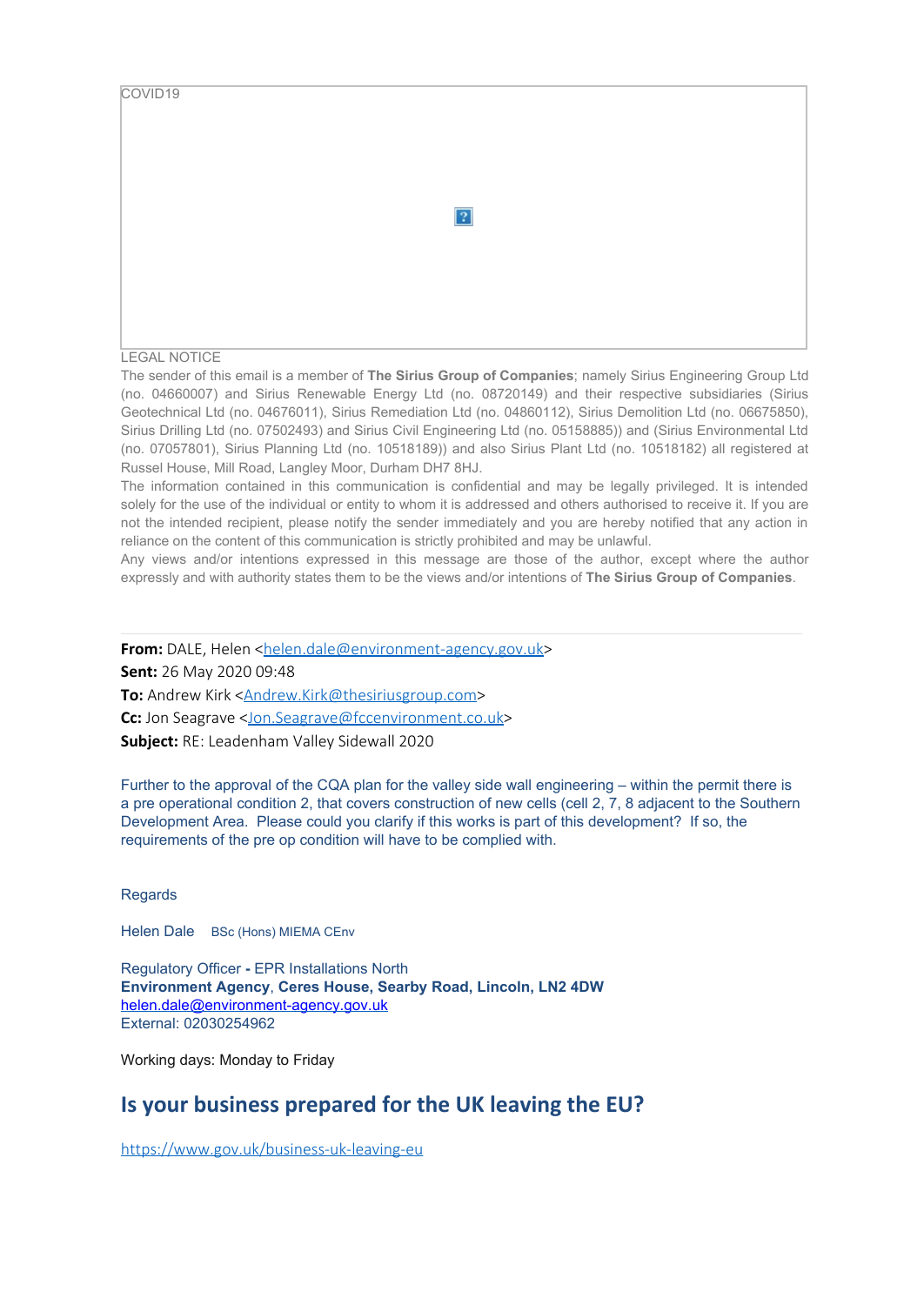**From:** Andrew Kirk [\[mailto:Andrew.Kirk@thesiriusgroup.com](mailto:Andrew.Kirk@thesiriusgroup.com)] **Sent:** 05 May 2020 14:11 To: Branson, Jim [<jim.branson@environment-agency.gov.uk](mailto:jim.branson@environment-agency.gov.uk)> **Cc:** DALE, Helen [<helen.dale@environment-agency.gov.uk](mailto:helen.dale@environment-agency.gov.uk)> **Subject:** RE: Leadenham Valley Sidewall 2020

Jim

Thanks for the quick response as always. I will make sure FCC will keep you informed of progress and start dates.

Regards



 $|2|$ 

 $\boxed{?}$ 

 $|2|$ 

**Andrew Kirk** | Design Manager | Environmental

|                                                                              | Click to Sirius Environmental |
|------------------------------------------------------------------------------|-------------------------------|
| M 07702 892 395<br>T 0113 264 9960<br>W www.thesiriusgroup.com/environmental |                               |
| <b>Click here</b> for the latest Sirius news                                 |                               |

| COVID19 |             |
|---------|-------------|
|         |             |
|         |             |
|         |             |
|         |             |
|         |             |
|         |             |
|         |             |
|         |             |
|         |             |
|         |             |
|         |             |
|         |             |
|         |             |
|         |             |
|         |             |
|         |             |
|         |             |
|         | $\boxed{?}$ |
|         |             |
|         |             |
|         |             |
|         |             |
|         |             |
|         |             |
|         |             |
|         |             |
|         |             |
|         |             |
|         |             |
|         |             |
|         |             |
|         |             |
|         |             |
|         |             |
|         |             |
|         |             |
|         |             |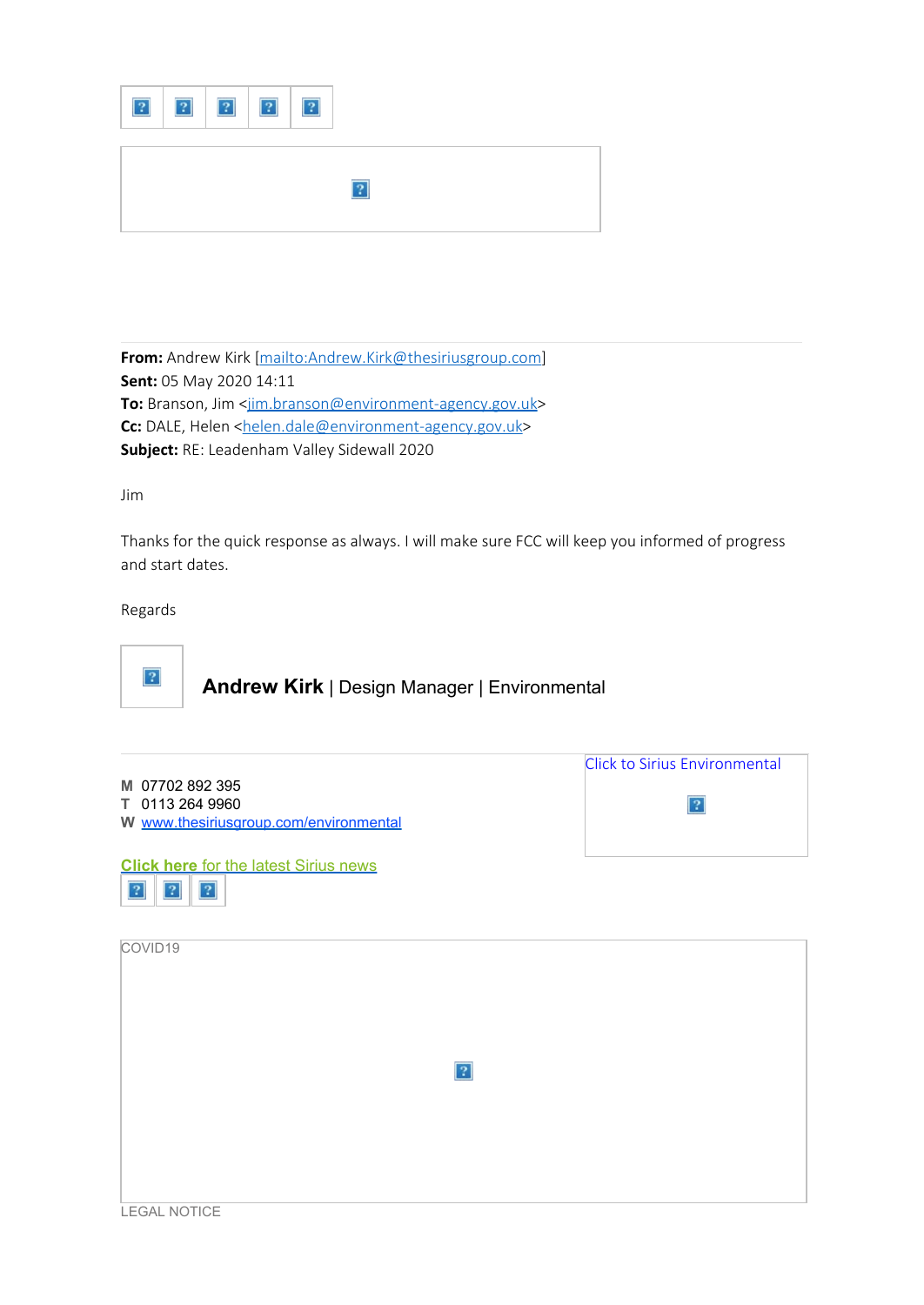The sender of this email is a member of **The Sirius Group of Companies**; namely Sirius Engineering Group Ltd (no. 04660007) and Sirius Renewable Energy Ltd (no. 08720149) and their respective subsidiaries (Sirius Geotechnical Ltd (no. 04676011), Sirius Remediation Ltd (no. 04860112), Sirius Demolition Ltd (no. 06675850), Sirius Drilling Ltd (no. 07502493) and Sirius Civil Engineering Ltd (no. 05158885)) and (Sirius Environmental Ltd (no. 07057801), Sirius Planning Ltd (no. 10518189)) and also Sirius Plant Ltd (no. 10518182) all registered at Russel House, Mill Road, Langley Moor, Durham DH7 8HJ.

The information contained in this communication is confidential and may be legally privileged. It is intended solely for the use of the individual or entity to whom it is addressed and others authorised to receive it. If you are not the intended recipient, please notify the sender immediately and you are hereby notified that any action in reliance on the content of this communication is strictly prohibited and may be unlawful.

Any views and/or intentions expressed in this message are those of the author, except where the author expressly and with authority states them to be the views and/or intentions of **The Sirius Group of Companies**.

**From:** Branson, Jim <[jim.branson@environment-agency.gov.uk](mailto:jim.branson@environment-agency.gov.uk)> **Sent:** 05 May 2020 14:03 **To:** Andrew Kirk [<Andrew.Kirk@thesiriusgroup.com](mailto:Andrew.Kirk@thesiriusgroup.com)> **Cc:** DALE, Helen [<helen.dale@environment-agency.gov.uk](mailto:helen.dale@environment-agency.gov.uk)> **Subject:** RE: Leadenham Valley Sidewall 2020

Andrew,

Please find attached a letter accepting the design and CQA procedures for the Valley Sidewall at Leadenham Landfill Site.

Regards

#### **Jim Branson**

Technical Specialist - Groundwater & Contaminated Land

# **Lincolnshire and Northamptonshire Area**

#### **Environment Agency**

 $\boxtimes$  Ceres House, Searby Road, Lincoln, LN2 4DW.

■ 02030254983

**■ 54983 (internal)** 

■ 07385 349378

8 [jim.branson@environment-agency.gov.uk](http://www.gov.uk/environment-agency)

<sup></sub><sup>8</sup> [www.gov.uk/environment-agency](http://www.gov.uk/environment-agency)</sup>

#### **We continually want to improve our service to you.**

**Please tell us how we did. (5 = good, 1 = poor, n/a = non applicable)**

**1) Were you happy with the Timeliness of our service?**

- **2) Was our Information / advice clear and relevant?**
- **3) Was our service Professional?**
- **4) Did we have a friendly and polite Attitude?**
- **5) Overall did you get the right Result from us?**

**Any other comments?**

 $\triangle$  Please consider the environment - do you really need to print this email?

**From:** Andrew Kirk [\[mailto:Andrew.Kirk@thesiriusgroup.com](mailto:Andrew.Kirk@thesiriusgroup.com)]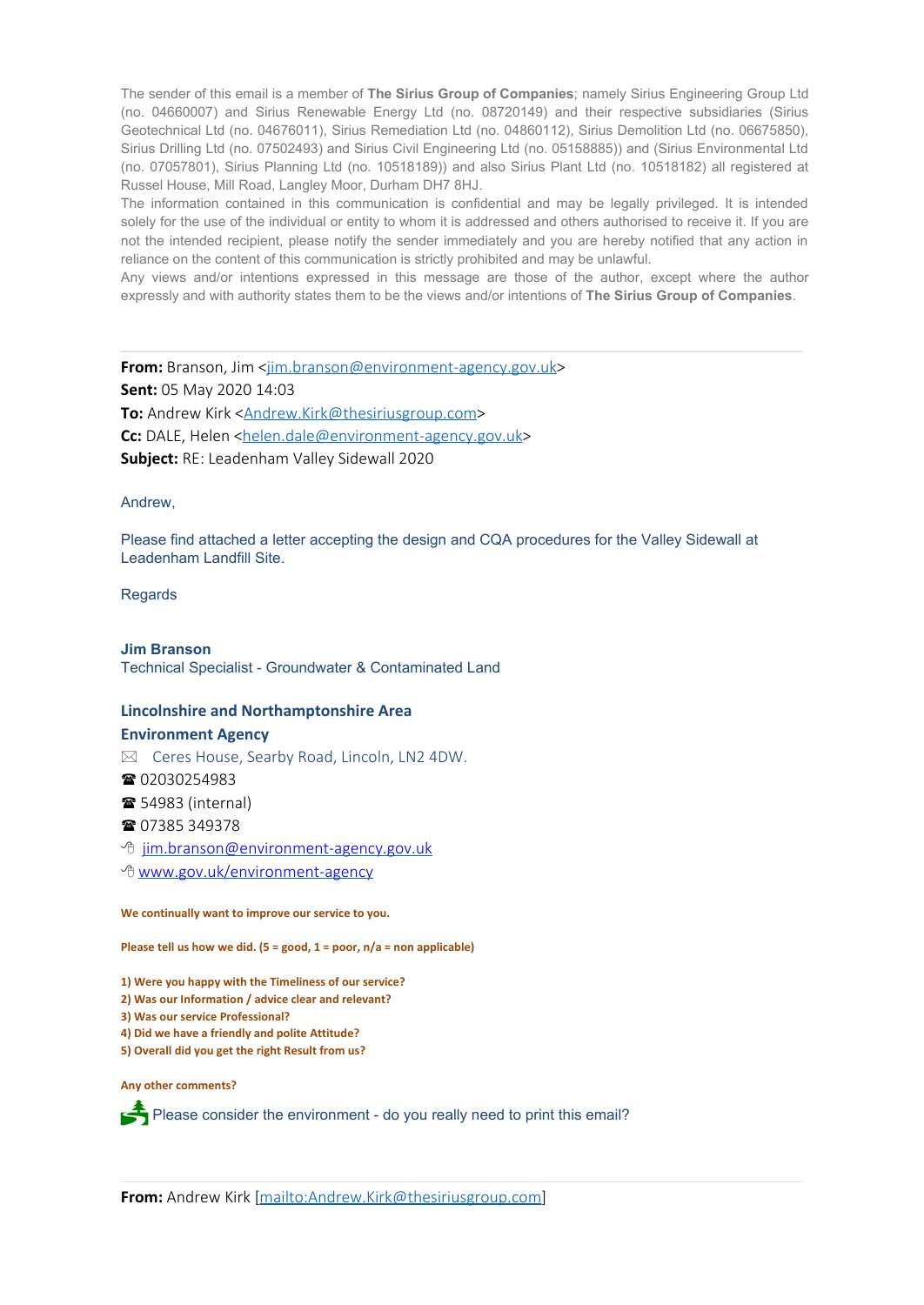**Sent:** 24 April 2020 12:04

**To:** Branson, Jim [<jim.branson@environment-agency.gov.uk](mailto:jim.branson@environment-agency.gov.uk)> Cc: Jon Seagrave < Jon. Seagrave@fccenvironment.co.uk>; Robert Ogden [<Robert.Ogden@fccenvironment.co.uk](mailto:Robert.Ogden@fccenvironment.co.uk)>; Andrew Coxon <[Andrew.Coxon@thesiriusgroup.com](mailto:Andrew.Coxon@thesiriusgroup.com)>; DALE, Helen [<helen.dale@environment-agency.gov.uk](mailto:helen.dale@environment-agency.gov.uk)> **Subject:** RE: Leadenham Valley Sidewall 2020

Jim

Now with added appendices.

Thanks





### **Click here** [for the latest Sirius news](http://www.thesiriusgroup.com/news/)

|--|

| Image removed by sender. COVID19 |  |
|----------------------------------|--|
|                                  |  |
|                                  |  |
|                                  |  |
|                                  |  |
|                                  |  |
|                                  |  |
|                                  |  |
|                                  |  |
|                                  |  |
|                                  |  |
|                                  |  |
|                                  |  |
|                                  |  |
|                                  |  |
|                                  |  |
|                                  |  |
|                                  |  |
|                                  |  |
|                                  |  |
|                                  |  |
|                                  |  |
|                                  |  |
|                                  |  |
|                                  |  |

#### LEGAL NOTICE

The sender of this email is a member of **The Sirius Group of Companies**; namely Sirius Engineering Group Ltd (no. 04660007) and Sirius Renewable Energy Ltd (no. 08720149) and their respective subsidiaries (Sirius Geotechnical Ltd (no. 04676011), Sirius Remediation Ltd (no. 04860112), Sirius Demolition Ltd (no. 06675850), Sirius Drilling Ltd (no. 07502493) and Sirius Civil Engineering Ltd (no. 05158885)) and (Sirius Environmental Ltd (no. 07057801), Sirius Planning Ltd (no. 10518189)) and also Sirius Plant Ltd (no. 10518182) all registered at Russel House, Mill Road, Langley Moor, Durham DH7 8HJ.

The information contained in this communication is confidential and may be legally privileged. It is intended solely for the use of the individual or entity to whom it is addressed and others authorised to receive it. If you are not the intended recipient, please notify the sender immediately and you are hereby notified that any action in reliance on the content of this communication is strictly prohibited and may be unlawful.

Any views and/or intentions expressed in this message are those of the author, except where the author expressly and with authority states them to be the views and/or intentions of **The Sirius Group of Companies**.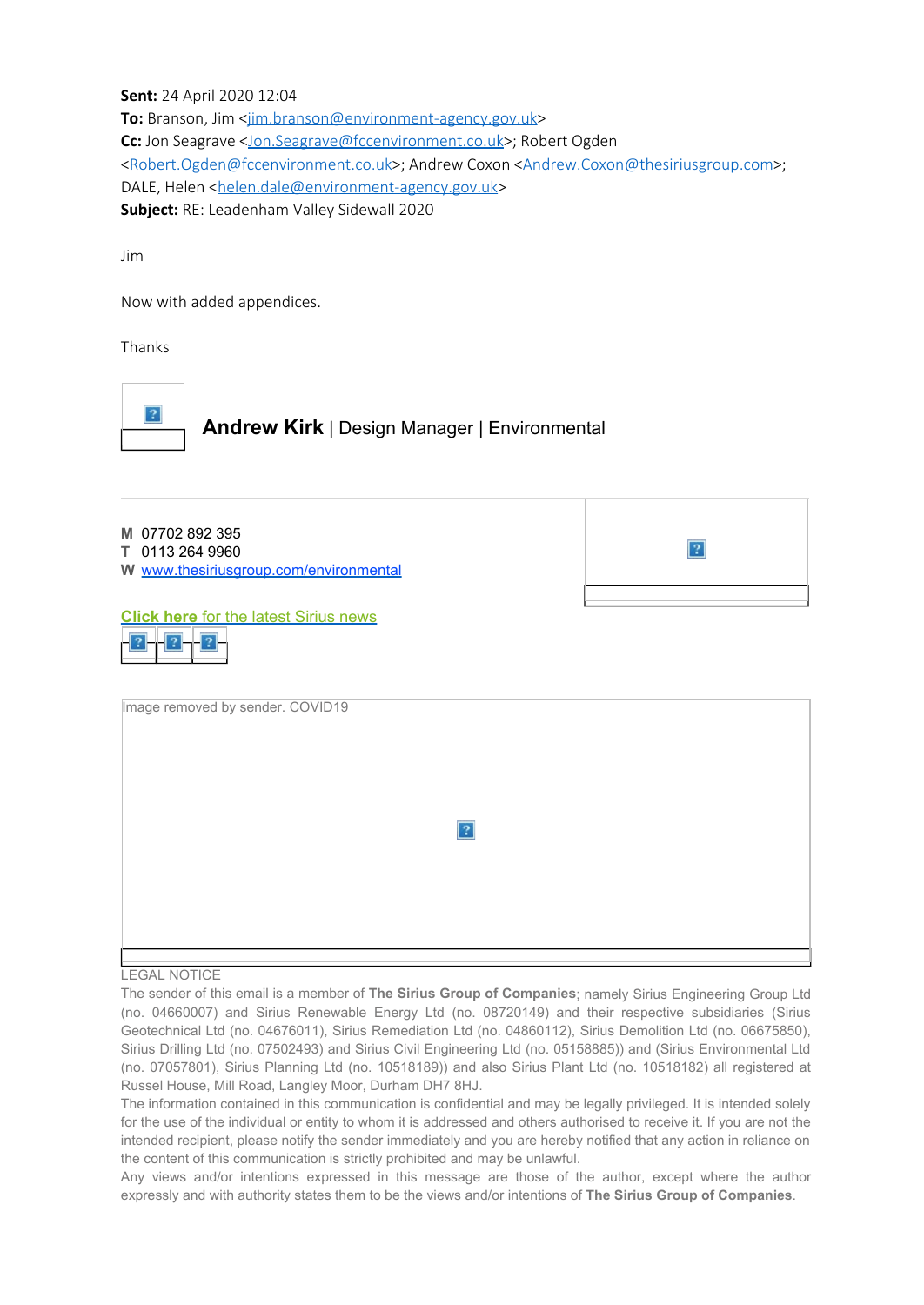**From:** Andrew Kirk **Sent:** 24 April 2020 05:40 **To:** Branson, Jim [<jim.branson@environment-agency.gov.uk](mailto:jim.branson@environment-agency.gov.uk)> **Cc:** Jon Seagrave [<Jon.Seagrave@fccenvironment.co.uk](mailto:Jon.Seagrave@fccenvironment.co.uk)>; Robert Ogden [<Robert.Ogden@fccenvironment.co.uk](mailto:Robert.Ogden@fccenvironment.co.uk)>; Andrew Coxon <[Andrew.Coxon@thesiriusgroup.com](mailto:Andrew.Coxon@thesiriusgroup.com)>; DALE, Helen [<helen.dale@environment-agency.gov.uk](mailto:helen.dale@environment-agency.gov.uk)> **Subject:** RE: Leadenham Valley Sidewall 2020

Jim

Amended Specification and CQA Plan with the 1m thick sidewall liner, essentially I've just dropped the formation 1m back to get the thickness required.

Regards



### **Andrew Kirk** | Design Manager | Environmental

| M 07702 892 395<br>T 0113 264 9960<br>W www.thesiriusgroup.com/environmental | $\overline{?}$ |
|------------------------------------------------------------------------------|----------------|
| <b>Click here for the latest Sirius news</b><br>$\overline{?}$               |                |
| Image removed by sender. COVID19                                             |                |
| $\overline{?}$                                                               |                |
|                                                                              |                |

#### LEGAL NOTICE

The sender of this email is a member of **The Sirius Group of Companies**; namely Sirius Engineering Group Ltd (no. 04660007) and Sirius Renewable Energy Ltd (no. 08720149) and their respective subsidiaries (Sirius Geotechnical Ltd (no. 04676011), Sirius Remediation Ltd (no. 04860112), Sirius Demolition Ltd (no. 06675850), Sirius Drilling Ltd (no. 07502493) and Sirius Civil Engineering Ltd (no. 05158885)) and (Sirius Environmental Ltd (no. 07057801), Sirius Planning Ltd (no. 10518189)) and also Sirius Plant Ltd (no. 10518182) all registered at Russel House, Mill Road, Langley Moor, Durham DH7 8HJ.

The information contained in this communication is confidential and may be legally privileged. It is intended solely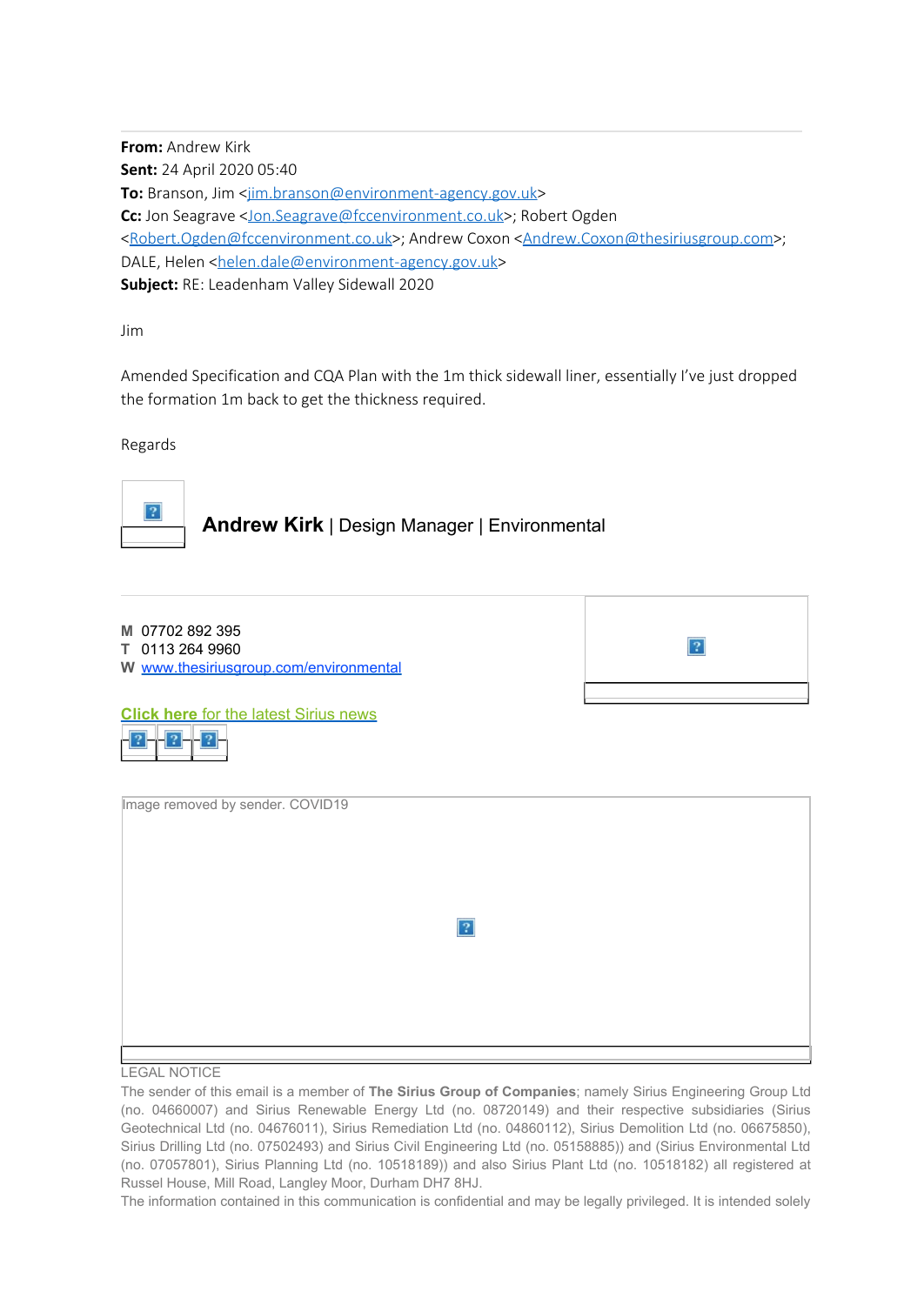for the use of the individual or entity to whom it is addressed and others authorised to receive it. If you are not the intended recipient, please notify the sender immediately and you are hereby notified that any action in reliance on the content of this communication is strictly prohibited and may be unlawful.

Any views and/or intentions expressed in this message are those of the author, except where the author expressly and with authority states them to be the views and/or intentions of **The Sirius Group of Companies**.

**From:** Branson, Jim <iim.branson@environment-agency.gov.uk> **Sent:** 21 April 2020 16:27 To: Andrew Kirk [<Andrew.Kirk@thesiriusgroup.com](mailto:Andrew.Kirk@thesiriusgroup.com)> **Cc:** Jon Seagrave <**Jon.Seagrave@fccenvironment.co.uk>**; Robert Ogden [<Robert.Ogden@fccenvironment.co.uk](mailto:Robert.Ogden@fccenvironment.co.uk)>; Andrew Coxon <[Andrew.Coxon@thesiriusgroup.com](mailto:Andrew.Coxon@thesiriusgroup.com)>; DALE, Helen [<helen.dale@environment-agency.gov.uk](mailto:helen.dale@environment-agency.gov.uk)> **Subject:** RE: Leadenham Valley Sidewall 2020

#### Andrew,

I have performed an initial review of the proposals for the sidewall at Leadenham and have concern on the thickness or the lining system as there will potentially be no geological barrier. I appreciate that you have submitted equivalency calculations based on the excellent lias clay found on site but the design will still be not Landfill Directive compliant. A landfill needs to have a geological barrier and an artificial sealing liner (ASL) and your proposed 600mm clay liner only satisfies one of these elements. In this area of the sidewall there will be the potential for the formation to be formed on old waste or natural strata (possibly limestone) and a fully compliant lining system will be required. This could be done by increasing the thickness of the engineered clay from 600mm to 1000mm. This would then provide two 500mm thick layers acting as the geological barrier and ASL, respectively. This would be LFD compliant as the minimum thicknesses of an ASL and geological barrier both need to be 500mm each with an equivalence of 1x10-9m/s permeability.

This was discussed previously when Cells 1 & 2 were constructed and we agreed a 600mm thick liner on the northern side but this was because this area was underlain by more suitable material that could act as the geological barrier.

Should you need to discuss further please do not hesitate to contact me.

**Regards** 

#### **Jim Branson**

Technical Specialist - Groundwater & Contaminated Land

### **Lincolnshire and Northamptonshire Area Environment Agency**

- $\boxtimes$  Ceres House, Searby Road, Lincoln, LN2 4DW.
- 02030254983
- **54983 (internal)**
- 1 07385 349378
- <sup></sub><sup>8</sup> [jim.branson@environment-agency.gov.uk](http://www.gov.uk/environment-agency)</sup>
- <sup>•</sup> [www.gov.uk/environment-agency](http://www.gov.uk/environment-agency)

**We continually want to improve our service to you.**

**Please tell us how we did. (5 = good, 1 = poor, n/a = non applicable)**

**1) Were you happy with the Timeliness of our service?**

- **2) Was our Information / advice clear and relevant?**
- **3) Was our service Professional?**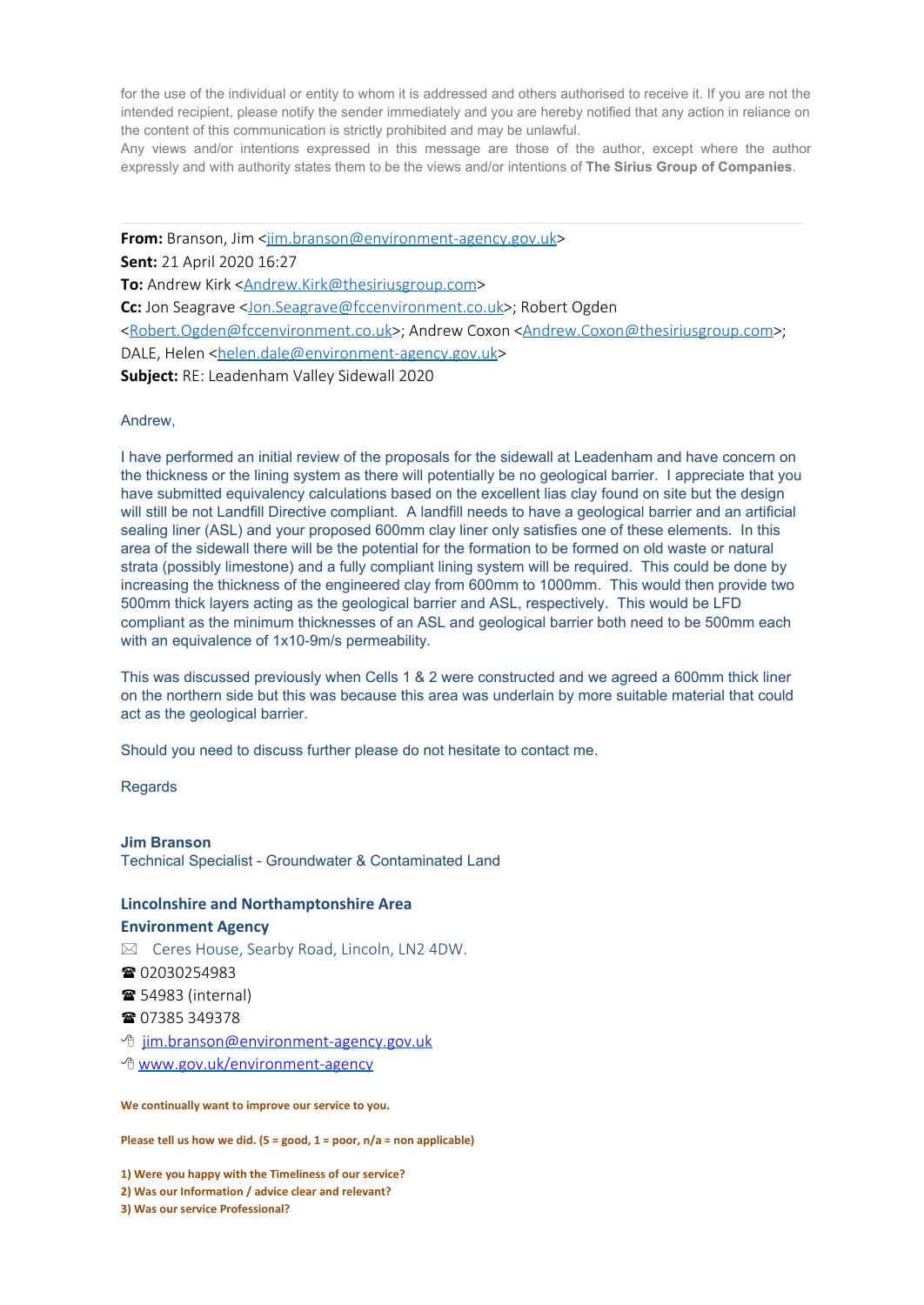**4) Did we have a friendly and polite Attitude? 5) Overall did you get the right Result from us?**

**Any other comments?**

Please consider the environment - do you really need to print this email?

**From:** Andrew Kirk [\[mailto:Andrew.Kirk@thesiriusgroup.com](mailto:Andrew.Kirk@thesiriusgroup.com)] **Sent:** 20 April 2020 15:45 **To:** Branson, Jim [<jim.branson@environment-agency.gov.uk](mailto:jim.branson@environment-agency.gov.uk)> **Cc:** Jon Seagrave [<Jon.Seagrave@fccenvironment.co.uk](mailto:Jon.Seagrave@fccenvironment.co.uk)>; Robert Ogden [<Robert.Ogden@fccenvironment.co.uk](mailto:Robert.Ogden@fccenvironment.co.uk)>; Andrew Coxon <[Andrew.Coxon@thesiriusgroup.com](mailto:Andrew.Coxon@thesiriusgroup.com)> **Subject:** Leadenham Valley Sidewall 2020

Jim

As is required in the Leadenham Landfill PPC Permit we write to inform you of FCC's intent to construct further municipal waste void on the site as previously discussed. The SRA assessment will follow to justify the design of the sidewall and the liner strain to show it's in accordance with guidance therefore negating the behind liner settlement analysis. Settlement points are being installed at the top of the slope to provided data for interrogation.

On behalf of FCC, Sirius request that the Environment Agency reviews the proposals for construction, and confirms in writing that the proposals are acceptable.

Should you have any queries or concerns with the above, or any questions relating to the attached, please feel free to contact the undersigned

Please could you also confirm if you require a hard copy of the report for your records.

Regards



### **Andrew Kirk** | Design Manager | Environmental

| M 07702 892 395<br>T 0113 264 9960<br>W www.thesiriusgroup.com/environmental |  |
|------------------------------------------------------------------------------|--|
|                                                                              |  |
|                                                                              |  |

**Click here** [for the latest Sirius news](http://www.thesiriusgroup.com/news/)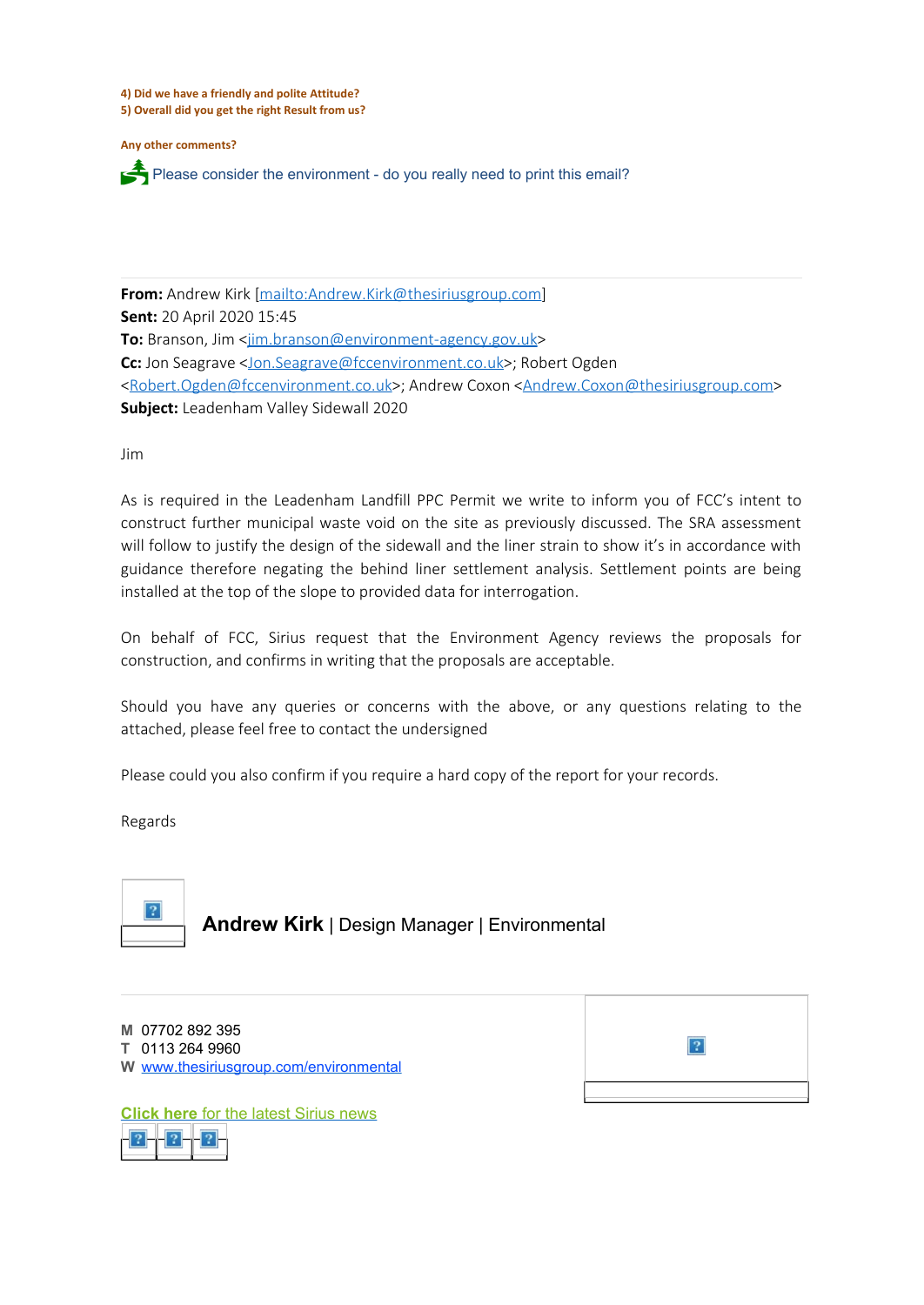$|2|$ 

#### LEGAL NOTICE

The sender of this email is a member of **The Sirius Group of Companies**; namely Sirius Engineering Group Ltd (no. 04660007) and Sirius Renewable Energy Ltd (no. 08720149) and their respective subsidiaries (Sirius Geotechnical Ltd (no. 04676011), Sirius Remediation Ltd (no. 04860112), Sirius Demolition Ltd (no. 06675850), Sirius Drilling Ltd (no. 07502493) and Sirius Civil Engineering Ltd (no. 05158885)) and (Sirius Environmental Ltd (no. 07057801), Sirius Planning Ltd (no. 10518189)) and also Sirius Plant Ltd (no. 10518182) all registered at Russel House, Mill Road, Langley Moor, Durham DH7 8HJ.

The information contained in this communication is confidential and may be legally privileged. It is intended solely for the use of the individual or entity to whom it is addressed and others authorised to receive it. If you are not the intended recipient, please notify the sender immediately and you are hereby notified that any action in reliance on the content of this communication is strictly prohibited and may be unlawful.

Any views and/or intentions expressed in this message are those of the author, except where the author expressly and with authority states them to be the views and/or intentions of **The Sirius Group of Companies**.

Information in this message may be confidential and may be legally privileged. If you have received this message by mistake, please notify the sender immediately, delete it and do not copy it to anyone else. We have checked this email and its attachments for viruses. But you should still check any attachment before opening it. We may have to make this message and any reply to it public if asked to under the Freedom of Information Act, Data Protection Act or for litigation. Email messages and attachments sent to or from any Environment Agency address may also be accessed by someone other than the sender or recipient, for business purposes. Information in this message may be confidential and may be legally privileged. If you have received this message by mistake, please notify the sender immediately, delete it and do not copy it to anyone else. We have checked this email and its attachments for viruses. But you should still check any attachment before opening it. We may have to make this message and any reply to it public if asked to under the Freedom of Information Act, Data Protection Act or for litigation. Email messages and attachments sent to or from any Environment Agency address may also be accessed by someone other than the sender or recipient, for business purposes. Information in this message may be confidential and may be legally privileged. If you have received this message by mistake, please notify the sender immediately, delete it and do not copy

it to anyone else. We have checked this email and its attachments for viruses. But you should still check any attachment before opening it. We may have to make this message and any reply to it public if asked to under the Freedom of Information Act, Data Protection Act or for litigation. Email messages and attachments sent to or from any Environment Agency address may also be accessed by someone other than the sender or recipient, for business purposes.

Information in this message may be confidential and may be legally privileged. If you have received this message by mistake, please notify the sender immediately, delete it and do not copy it to anyone else. We have checked this email and its attachments for viruses. But you should still check any attachment before opening it. We may have to make this message and any reply to it